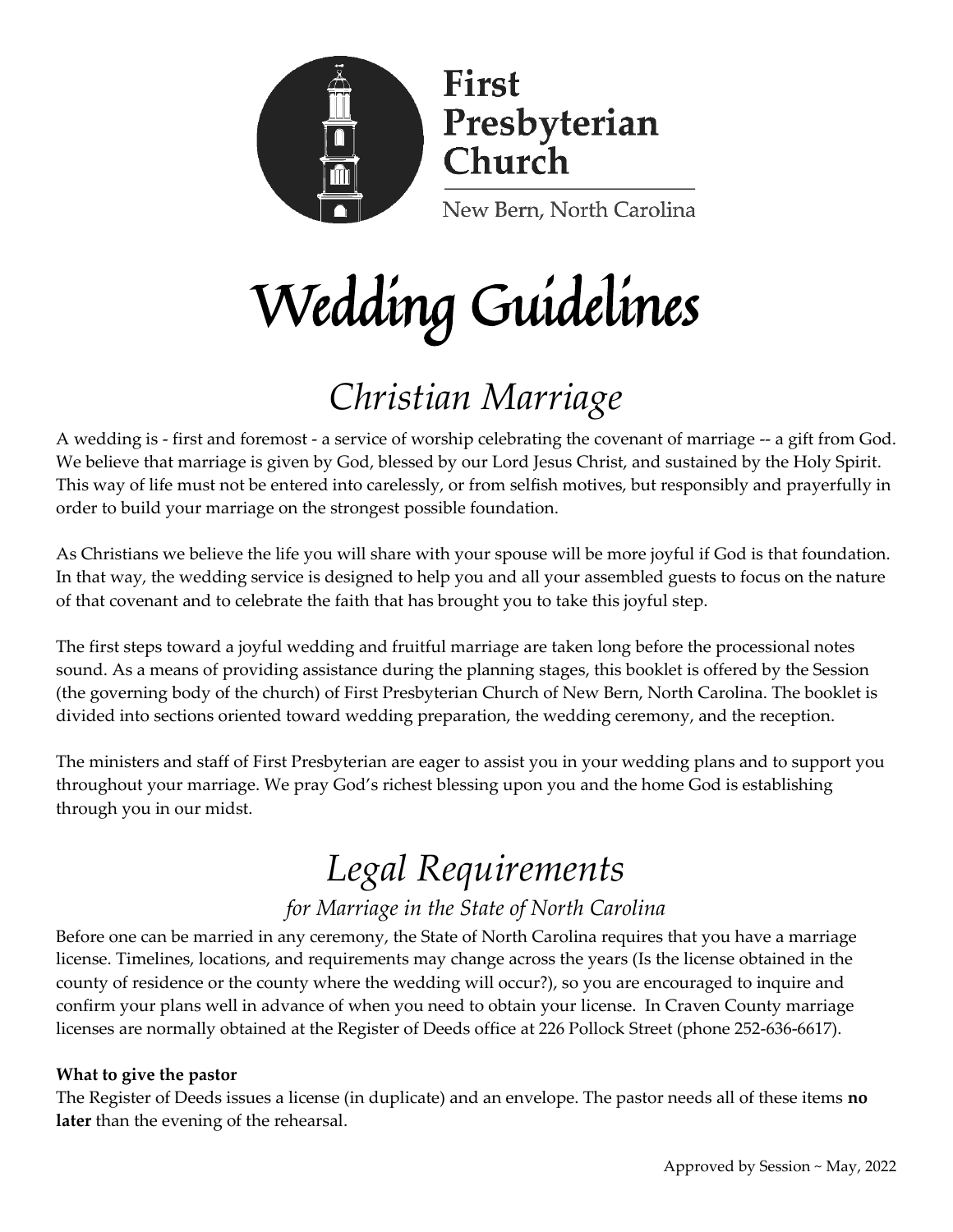# *General Information*

#### **Who May Be Married**

It is the policy of First Presbyterian Church that weddings generally only be conducted for members and their families because of the high demand for the use of the historic sanctuary and limited staff time. Non-members may be married in our Sanctuary at the discretion of the pastors with the approval of the Session. The fee for non-members' use of the Sanctuary and facilities is \$2,500. All fees must be paid at least two weeks before the wedding.

#### **Premarital Counseling**

Those who request to be married at First Presbyterian Church must schedule premarital counseling sessions with the pastor who is officiating at their wedding or make other arrangements for premaritcal counseling that are approved by that pastor.

#### **Scheduling Your Wedding**

It is important to schedule your wedding as far in advance as possible. In order for the minister to lead the required premarital counseling sessions with the couple, weddings are generally scheduled no later than sixty days before the date of the service. No wedding will be scheduled during Holy Week, the seven days prior to Christmas, or the day before a Sunday that will serve Communion by trays.

#### **Officiant for the Wedding**

All weddings at First Presbyterian Church will be conducted by one of our own pastors. Other clergy may assist our pastor or conduct the ceremony alone if they are invited by one of our pastors and approved by the Session. A notice of sixty days is required to invite other clergy.

# *The Wedding Service*

#### **Biblical and Theological Meaning**

The wedding service is first and foremost a service of worship of God. All other considerations are secondary. While the state has given our pastors authority to function as its legal agent in solemnizing marriages, a wedding held at First Presbyterian Church is primarily a special service of Christian worship as two people make a life-long commitment to each other. However, marriage vows are first made to God in recognition of the One who made us, and by whose providence a couple is persuaded of God's calling to this new estate.

As the wedding is one of Christian worship, the order of worship is very similar to that of a Sunday morning worship service, including readings of scripture, hymns, sacred music, prayers of gratitude for God's providence and desire for God's blessing and continual leading.

The ministers will consider special requests from the couple regarding the service itself, however no additions or alterations should change or distract from the Christian understanding of marriage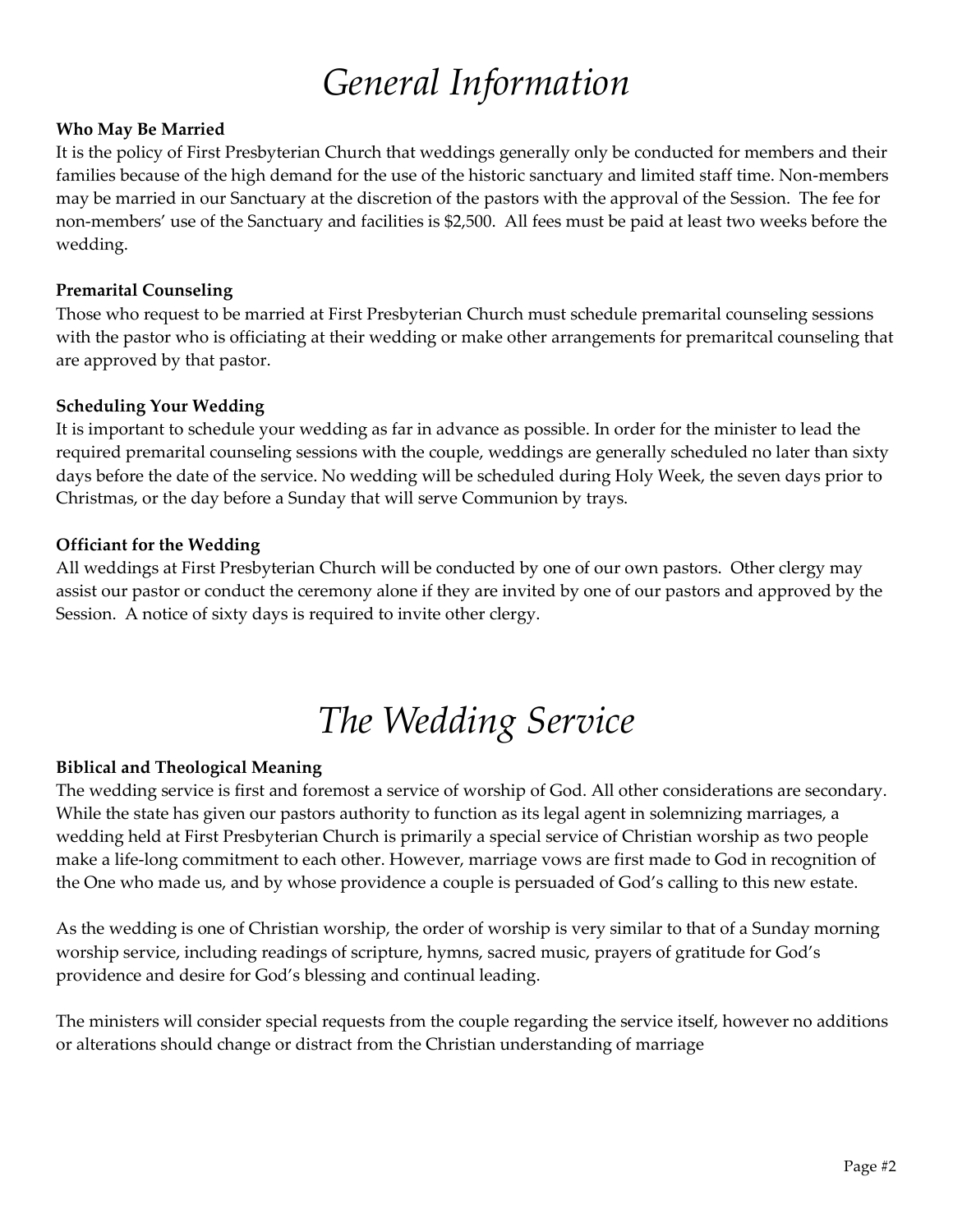### *Order of Worship\**

A Service of Worship Celebrating the Christian Marriage of \_\_\_\_and \_\_\_

Prelude (instrumental) Seating of particular family members Solo/Music Processional wedding party and bride **Call to Worship Statement on the Gift of Marriage Prayer** Hymn of Praise/Solo **Declarations of Intent Affirmation of Families Affirmation of the Congregation** Hymn of Praise/Solo **Prayer for Illumination Scripture Reading** Sermon The Lord's Supper**\*\* Exchange of vows and rings Prayer &** *The Lord's Prayer*  Hymn of Praise/Solo **Announcement of Marriage Charge** & **Benediction** Recessional

**\***Required parts of the service are indicated in **bold**.

**\_\_\_\_\_\_\_\_**

**\*\***In Presbyterian Worship, the Sacrament of the Lord's Supper is celebrated by all baptized people and not exclusively the couple. If desired, 60 days notice is needed to secure permission from the First Presbyterian Church Session.

#### **Frequently Used Scripture Passages**

| Old Testament       | New Testament     |
|---------------------|-------------------|
| Genesis 2:21-25     | Mark 10:6-9       |
| Ruth 1:16           | 1 Corinthians 13  |
| Solomon 2:10-13     | Ephesians 5:25-32 |
| Solomon 8:6-7       | Philippians 4:4-7 |
| Ecclesiastes 4:9-12 | 1 John 3:18-20    |
| Proverbs 3:3-6      | 1 John 4:7-16     |
| Isaiah $54:5-8$     |                   |
| Jeremiah 31:31-34   |                   |

ment Apocrypha 9 Tobit 8:4-8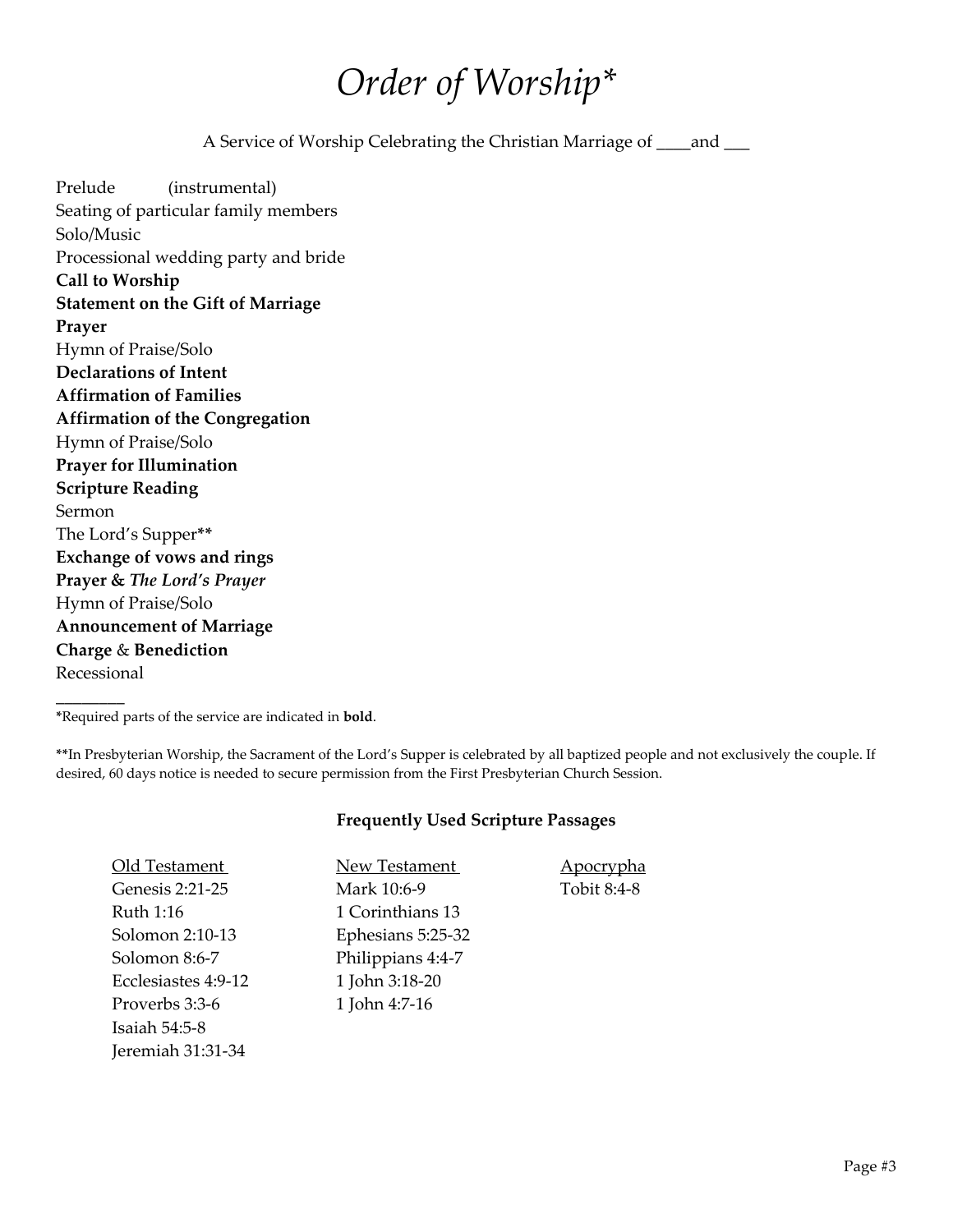### *Music*

Music in a wedding service glorifies God. Whether traditional or contemporary, music is to aid worshippers to fix their hearts and minds on God. All music must be approved by the director of music. Both the director of music and organist will have many helpful suggestions that you can discuss when you meet with them for a consultation when you are planning the service, but below are some frequently requested and often used pieces of music that work well for a wedding in our sanctuary.

#### Preludes

| Jesu, Joy of Man's Desiring                         | Bach     |
|-----------------------------------------------------|----------|
| Arioso                                              | Bach     |
| Deck Thyself, My Soul, With Gladness Bach or Brahms |          |
| Rhosymedre                                          | Williams |
| A Mighty Fortress                                   | Marpurg  |

#### Processionals and Recessionals

In addition to hymns, there are other fine pieces of music to consider. While the *Bridal Chorus* from Wagner's *Lohengrin* has been associated with processionals, its appropriateness is questionable, as is Mendelssohn's recessional march from *A Midsummer Night's Dream.* Some suggestions are:

| Psalm 19: The Heavens are Telling | Marcello |
|-----------------------------------|----------|
| Rigaudon                          | Campra   |
| Processional                      | Sullivan |
| Trumpet Processional              | Fedak    |
| Trumpet Tune in C                 | Purcell  |
| Trumpet Voluntary                 | Clarke   |
|                                   |          |

| <b>Congregational Hymns</b>          |     | Solos                             |             |
|--------------------------------------|-----|-----------------------------------|-------------|
| Joyful, Joyful, We Adore Thee        | 611 | Father in Heaven (tune Ave Maria) | Bach/Gounod |
| Now Thank We All Our God             | 643 | Wedding Hymn                      | Handel      |
| Holy, Holy, Holy                     |     | Be Thou With Them                 | Bach        |
| Though I May Speak                   | 693 | My Heart Ever Faithful            | Bach        |
| I Sing the Mighty Power of God 32    |     | O Lord Most Holy                  | Franck      |
| Love Divine, All Loves Excelling 366 |     | The Gift of Love                  | Hopson      |
| All Things Bright & Beautiful        | 20  | Jesus Stand Beside Them           | Lovelace    |
| Be Thou My Vision                    | 450 | Prayer of St. Francis             | Banks       |
| Come, Christians, Join to Sing       | 267 | The Lord's Prayer                 | Malotte     |
| For the Beauty of the Earth          | 14  | The Wedding Song                  | Schutz      |

#### Other Instruments and Outside Musicians

Instruments such as the piano, harpsichord, guitar, flute, trumpet, violin, and bagpipe, may be used with or without the organ. Questions are to be directed to the director of music. All non-staff vocalists or musicians are employed and compensated by the couple. The couple is to be certain such persons are in contact with our music staff to set a time for rehearsing together.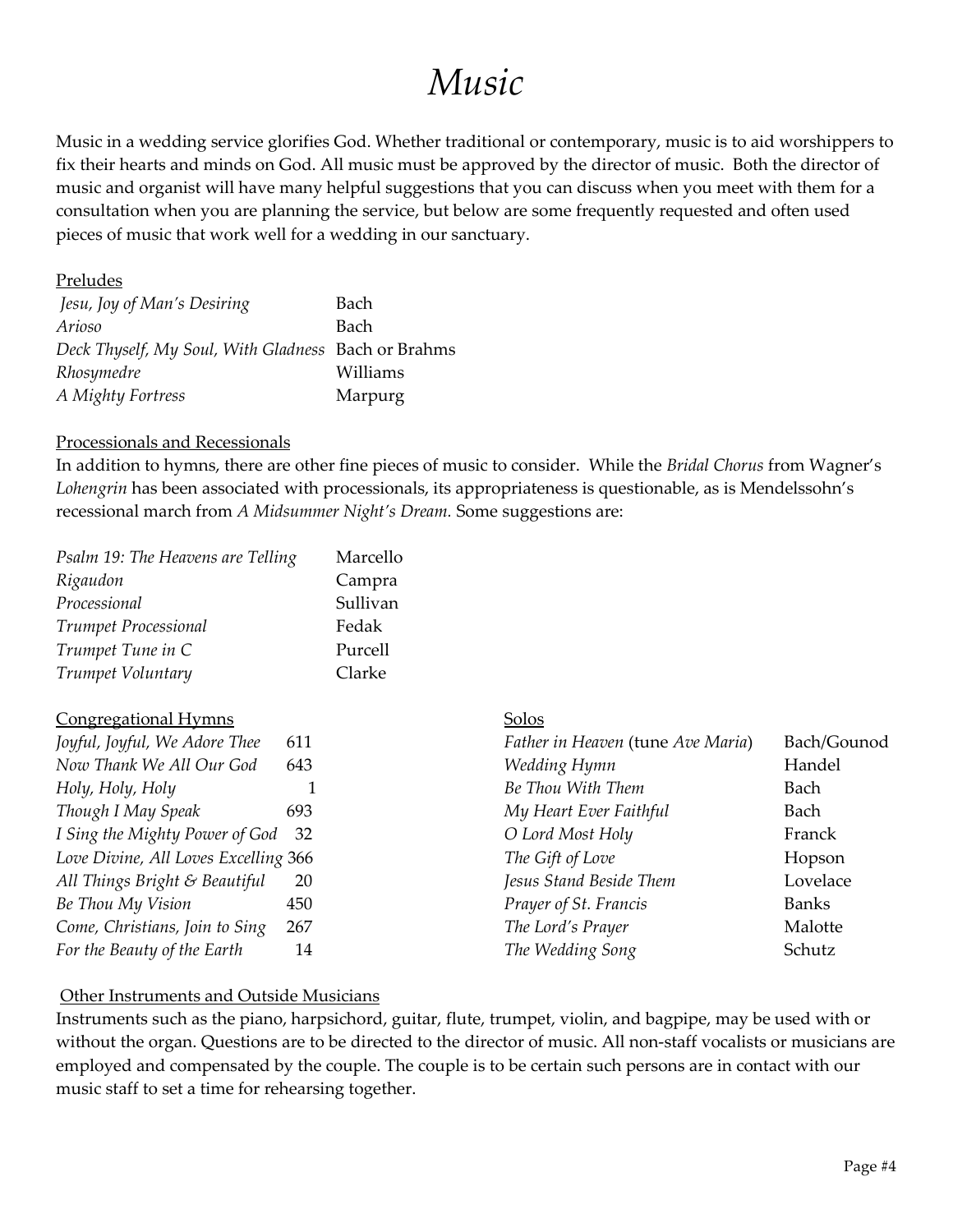#### Worship Bulletin

The church office does not print wedding bulletins. If they wish, the couple may purchase commercially printed bulletins. The pastor must be consulted about the order of worship, and both pastor and director of music about the contents of the bulletin. A picture of the sanctuary is available for use on the cover of the bulletin. Contact the church secretary.

#### Wedding Director

The pastor who approves the content and order of worship and conducts the service, is the "rehearsal director." At the actual wedding, the wedding director directs. The wedding director works with the couple in pre-planning, assisting at the rehearsal and directing the wedding. (Contact Nancy Perdue at 638-3291.)

#### Rehearsal

The rehearsal is held the evening before the wedding and begins between 5:00 and 7:00 p.m. and lasts approximately one hour. The couple is to inform the wedding party to arrive promptly to rehearse. All suggested changes in procedures at the rehearsal must come to the pastors(s) from the bride and groom.

#### Alcohol Policy

NO ALCOHOLIC BEVERAGES may be consumed or served on Church premises by anyone at any time.

#### Bathrooms

#### There are NO BATHROOMS IN THE SANCTUARY.

There are bathrooms in the Session House and on each floor of the Ministry Center.

# *Wedding Participants*

Only five participants are required in a wedding by North Carolina law: the couple, an officiant, and two witnesses. All other participants (the wedding party) are at the discretion of the couple.

While there are no requirements or expectations for the participants, First Presbyterian's Wedding Director will be prepared to instruct the wedding party in roles to assist everything going smoothy on the day of the wedding.

It is not unusual for a couple to consider having children participate in the wedding, but this should be done carefully with a mind towards what are reasonable expectations to ensure the children as well as the couple have a positive experience (child ring-bearers don't actually carry the ring, for example and are never expected to remain up front for the entirety of the service). If you are considering having children participate in the wedding please discuss this with the pastor who is to officiate so you can agree on reasonable expectations.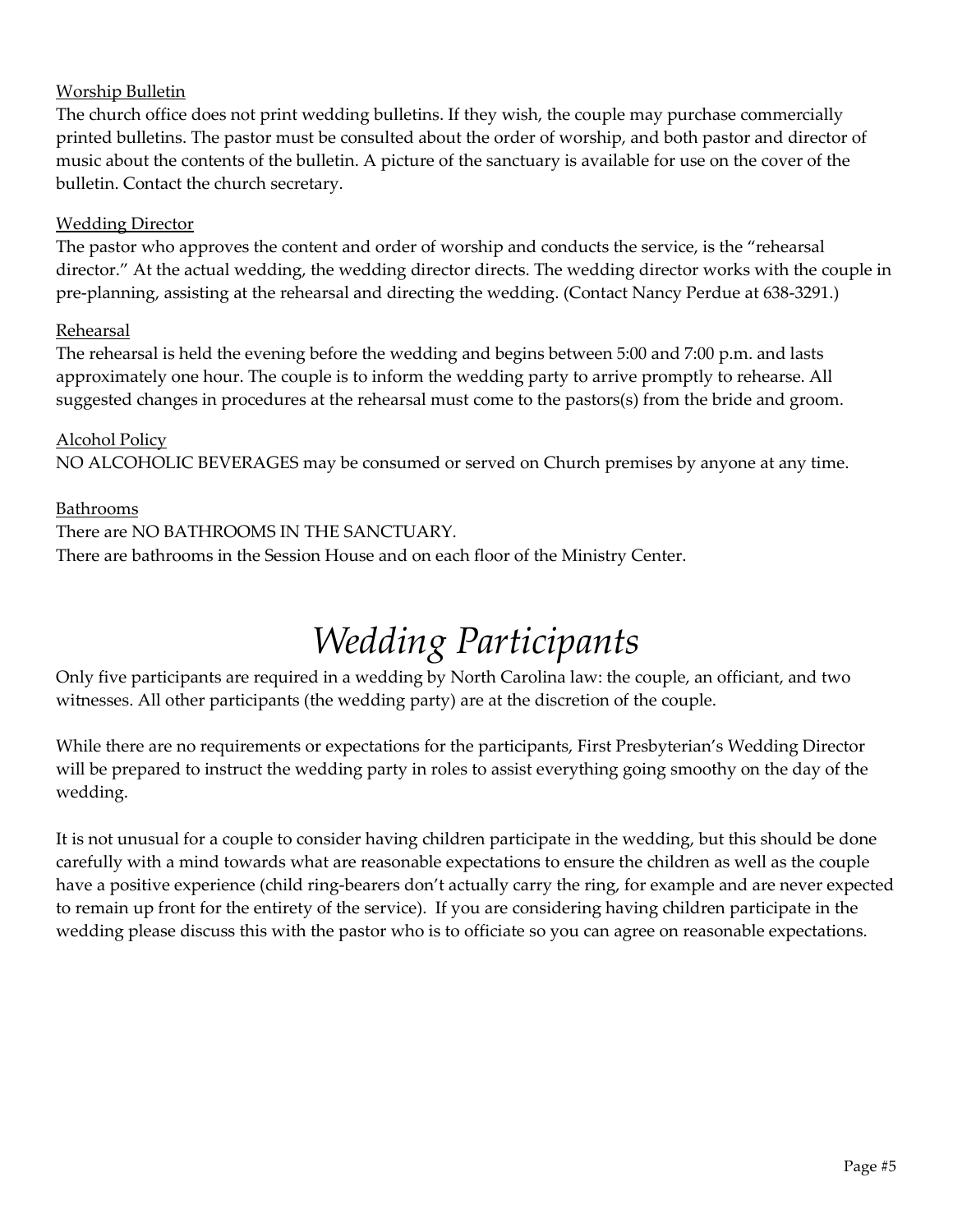### *Photography & Recording Photographs, Recordings, Cell Phones, Pagers*

Because a wedding service is an act of worship, it is not the occasion for photography; however, certain exceptions may be made.

The couple's photographer may take flash pictures of the bridal party entering the sanctuary so long as such pictures are taken at the back of the sanctuary.

The photographer may take non-flash pictures of the service from the back balcony so long as he/she does not move about. The service may be videotaped from a stationary position in the balcony. If the photographing from the balcony is planned, make arrangements to open the rear balcony door.

In order to maintain focus on the worship service, the congregation is asked to refrain from taking pictures or videos.

Photographs may also be taken in the sanctuary after the worship service, but arrangements should be made with the photographer to limit this to no more than thirty minutes after the end of the worship service. If more time is needed it is advised that the couple take photos before the service (either earlier in the day or on another day)/

Please either plan to announce or include in your wedding bulletin something along of the lines of "to help keep our focus on worship, please silence your phones and refrain from taking any photographs or videos during any portion of the service."

# *Decorations in the Sanctuary*

To maintain the beauty of the two-hundred-year-old Sanctuary, First Presbyterian Church provides the following guidelines which must be given to your florist.

Candles - Use only dripless candles in floor stand candelabra provided by florists. Candles on the Lord's table must be dripless and have bobeches on each candle.

Lord's Table - The Lord's Table is central to Presbyterian worship. Neither of its two sections are to be moved. The center legs will break easily. Use only waterproof containers that do not sweat or leak. Bases may be used and are available from the church office. Nothing may be taped or wired to the tables.

Pulpit and Stairway Railings - Do not attach anything to the arch over the pulpit. The wood is fragile and there is no means of securing decorations. Both sets of stairway railing may be roped or sprays maybe secured with wrapped wire.

Pew Markers - Do not use any tape, wire, or tacks on the ends of the pews to secure bows or bouquets.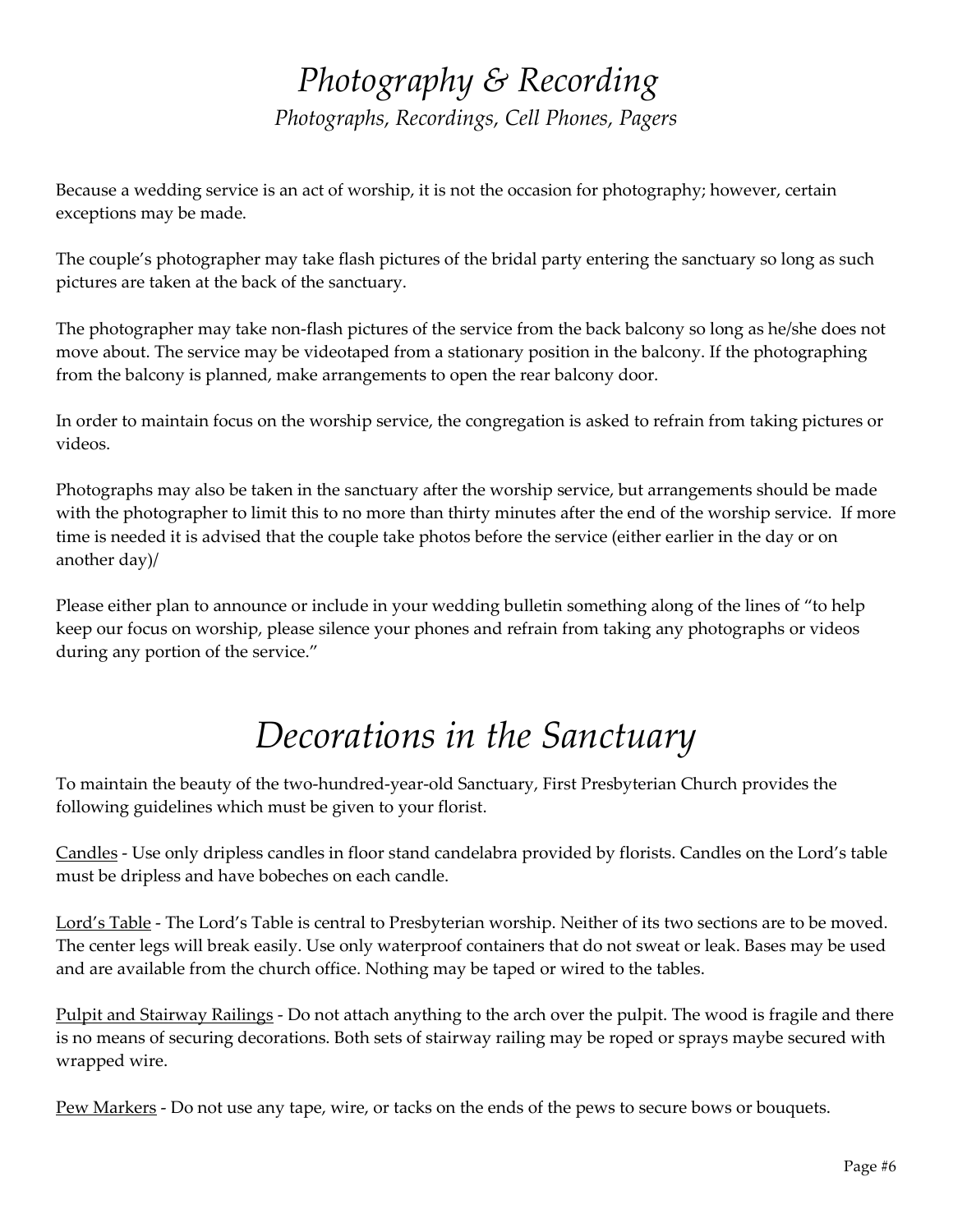Windows and Light Fixtures - No decorations are allowed in, on, or around the windows or on the light fixtures.

Flower Petals - Only silk flower petals may be used in the sanctuary.

Wedding Flowers may be left for worship if prearranged with the church office. There are two church-owned white wrought-iron stands that hold glass containers that may be placed in the curve of the pulpit stairs in lieu of floor-stand candelabra.

Guest Book: The guest book is frequently placed on the table near the New Street entrance or on the lectern.

### *Receptions & Available Buildings Facilities*

The Session House has a parlor where members of the wedding party may dress. There is also a kitchen and a large room that may be used for a rehearsal dinner or a wedding reception. There are also men's and women's handicap-accessible bathrooms.

The J. Murphy Smith Fellowship Center at 508 Middle Street is also available for either or both a rehearsal dinner and reception.

Use of the Session House and/or Fellowship Center for a rehearsal dinner or reception should be scheduled in consultation with the facilities supervisor. Because their rental will require additional set up and cleaning, additional fees will be negotiated based on what is needed.

Note - There are no bathrooms in the Sanctuary.

### *Catering*

The couple is responsible for making all catering arrangements, informing the caterer of church policies, and acting as liaison between the church and the caterer. Caterers may not use church silver, punch cups, or linens.

**No Alcoholic Beverages** may be served or consumed on church premises by anyone at any time.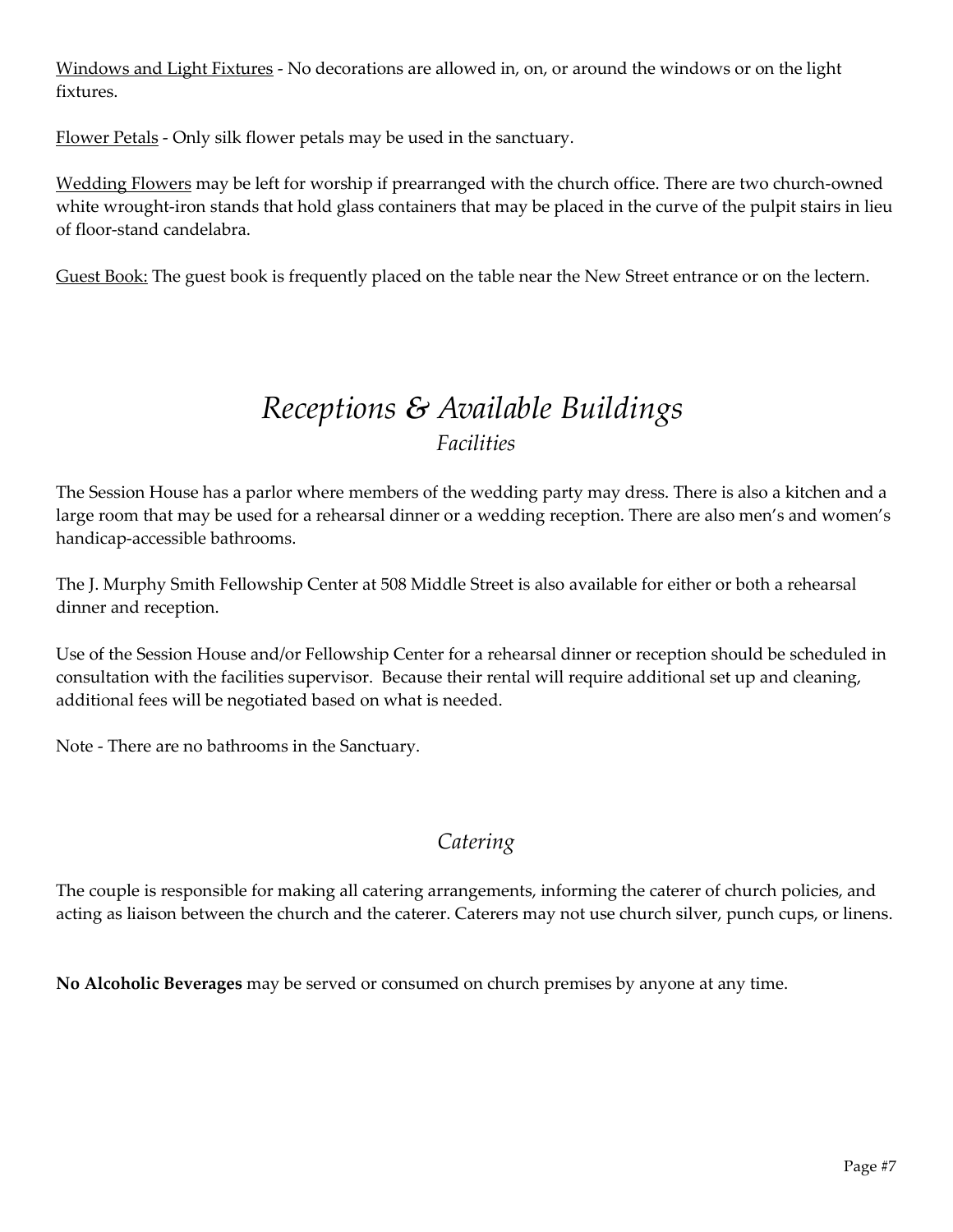### *Fee Schedule*

Since weddings require special services on the part of some members of the church staff and volunteers, the following fees apply for weddings in the church and are to be paid **at least two weeks** in advance, with checks for facilities made payable to First Presbyterian Church and checks for individuals (minister, organist, wedding, and custodian) made payable directly to them. If there are special circumstances affecting these fees, please discuss them with the pastor before the application is submitted.

The use of the sanctuary includes use of the Session House to get ready as well as restrooms and space to prepare in the Ministry Center. If other facilities are used for a rehearsal meal or the reception, additional fees for space usage and the custodian will be established based on what is required.

If additional soloists or musicians are hired, those fees will need to be negotiated with them as well as fees for additional rehearsal time with the organist and/or director of music, as needed.

| <b>Members:</b>         |       | Non-Members             |         |
|-------------------------|-------|-------------------------|---------|
| Sanctuary               | \$0   | Sanctuary               | \$2,500 |
| Minister                | \$0   | Minister                | \$500   |
| <b>Wedding Director</b> | \$300 | <b>Wedding Director</b> | \$300   |
| Director of Music       | \$0   | Director of Music       | \$200   |
| Organist                | \$450 | Organist                | \$450   |
| Custodian               | \$0   | Custodian               | \$175   |

### *First Presbyterian Church*

| Mail      | $P \bigcap \text{Box} 1069$ |
|-----------|-----------------------------|
|           | New Bern NC 28563-1069      |
| Location  | 400 New Street              |
|           | New Bern, NC 28560          |
| Telephone | 252.637.3270                |
| Fax       | 252.637.4494                |
| e-mail    | church@firstpresnb.org      |
| website   | www.firspresnb.org          |
|           |                             |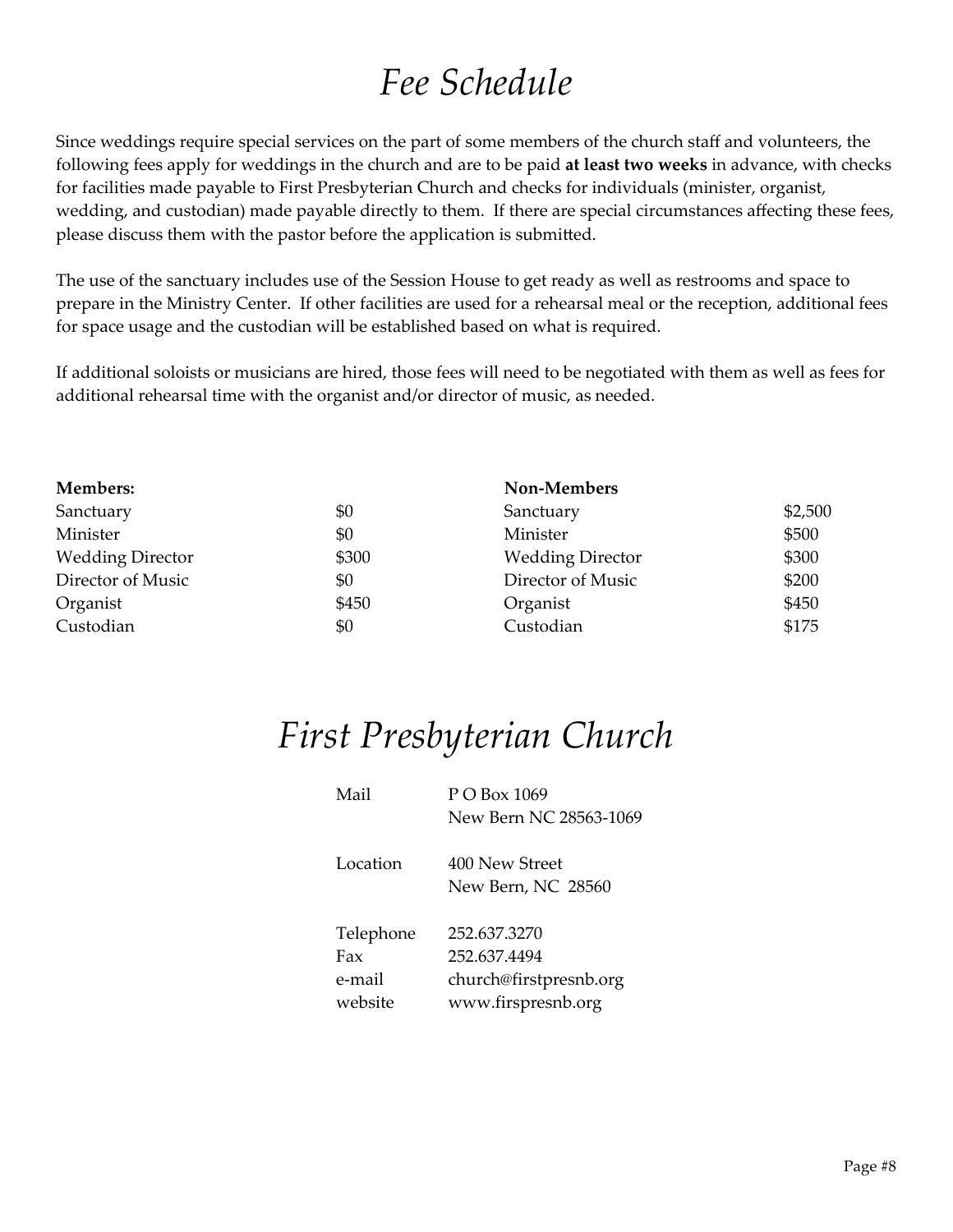#### **First Presbyterian Church Staff Contact Information**

- \* Pastor: The Rev. Dr. Anna Pinckney Straight
- \* Associate Pastor: The Rev. Dr. Maren Sonstegard-Spray
- \* Parish Associate: The Rev. Lloyd Griffith
- \* Facilities Administrator: Mike Wildauer
- \* Director of Music: Pat Kerr Rowlett

Organists: Vance Harper Jones Cindy Sutton

\* Office Administrator: Marcy Latteman

Custodian: Louis Foye

Wedding Director: Nancy Perdue ~ 252.638.3291 Email: nperdue@suddenlink.net

\* The email addresses for these individuals are their first name followed by @firstpresnb.org

### *Your "To Do" List*

- $\square$  Set date for wedding with pastor
- $\square$  Schedule rehearsal with pastor
- $\square$  Reserve buildings
- $\square$  Schedule premarital counseling sessions
- $\square$  Plan wedding with pastor
- $\square$  Contact wedding director
- $\Box$  Meet with director of music
- $\Box$  Meet with organist
- $\Box$  Make arrangements for any additional/special music or musicians
- $\Box$  Confirm that florists, photographer, and any additional musicians are aware of the church's guidelines and are in touch with the wedding director to determine appropriate schedules and access to the building.
- $\Box$  Obtain marriage license
- $\square$  Pay fees to church/individuals two weeks prior to rehearsal
- $\square$  Bring license to the pastor at (or before) the rehearsal